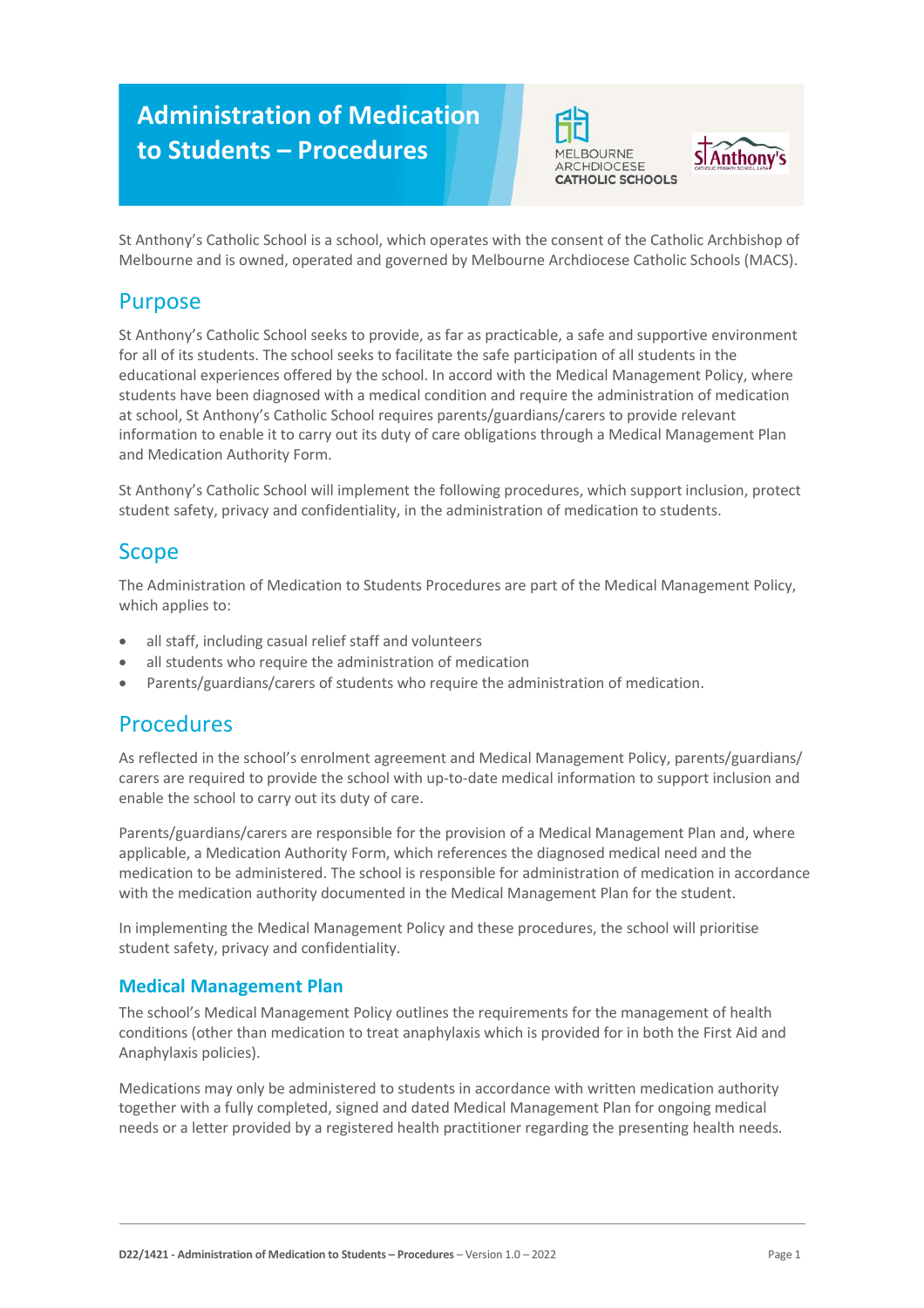A Medical Management Plan should include written advice related to the medical condition covering the need for the medication, prescribed dosage, method and timing for administering the medication. Medication should be provided to the school administration by the parent/guardian/carer in the original container and the label outlines instructions for administration/application of the medication, as well as relevant storage instructions, particularly regarding temperature.

#### **Storing medication**

Parents/guardians/carers are responsible for providing medication that is within its expiry date and replacing medication, if necessary, that has expired. Medication that is within its expiry date will be stored safely and securely and in accordance with relevant storage instructions. The quantity of medication stored will not exceed a week of supply, other than in circumstances where a long-term arrangement has been implemented in accordance with the Medical Management Plan and documented student's health care needs.

**Note:** Medication such as aspirin and paracetamol will not be stored (or administered) for first aid purposes as these medications may mask symptoms of serious conditions.

#### **Administering medication to students**

Where students require that medication be administered to them, the school will first explore with parents/guardians/carers whether they may administer the medication outside the school day, rather than have staff administer the medication at school. Where the medication must be administered at school, a Medical Management Plan and up-to-date Medication Authority Form is required (Refer Medical Management Policy).

In case of an allergic reaction, the first dose of any required medication should not be taken at school but rather under the supervision of a parent/guardian/carer or health professional.

In instances where the student's Medical Management Plan indicates that medication is to be administered to students by staff at school, this will occur only:

- where a Medical Management Plan and Medication Authority Form includes authority to administer the specified medication and has been provided to the school including all necessary information
- under the authority of the principal
- where the medication has been appropriately stored and provided in the original packaging
- in accordance with applicable instructions regarding the dosage, the method and the timing of administration of the medication and its expiry date, as recorded on the original label provided with the original container for the medication
- where provided to the prescribed student
- where the administration is recorded in a medication log, maintained by the school, which records the name of the student, the name of two staff members present to administer the medication, the date and time of administration, the medication administered and the dosage.

Staff who are responsible for the supervision of a student who is to receive medication at a given time are to be informed that the student is to be released to obtain their medication.

In any instance where a staff member is concerned about a student's reaction after receiving medication, the staff member should seek emergency medical assistance.